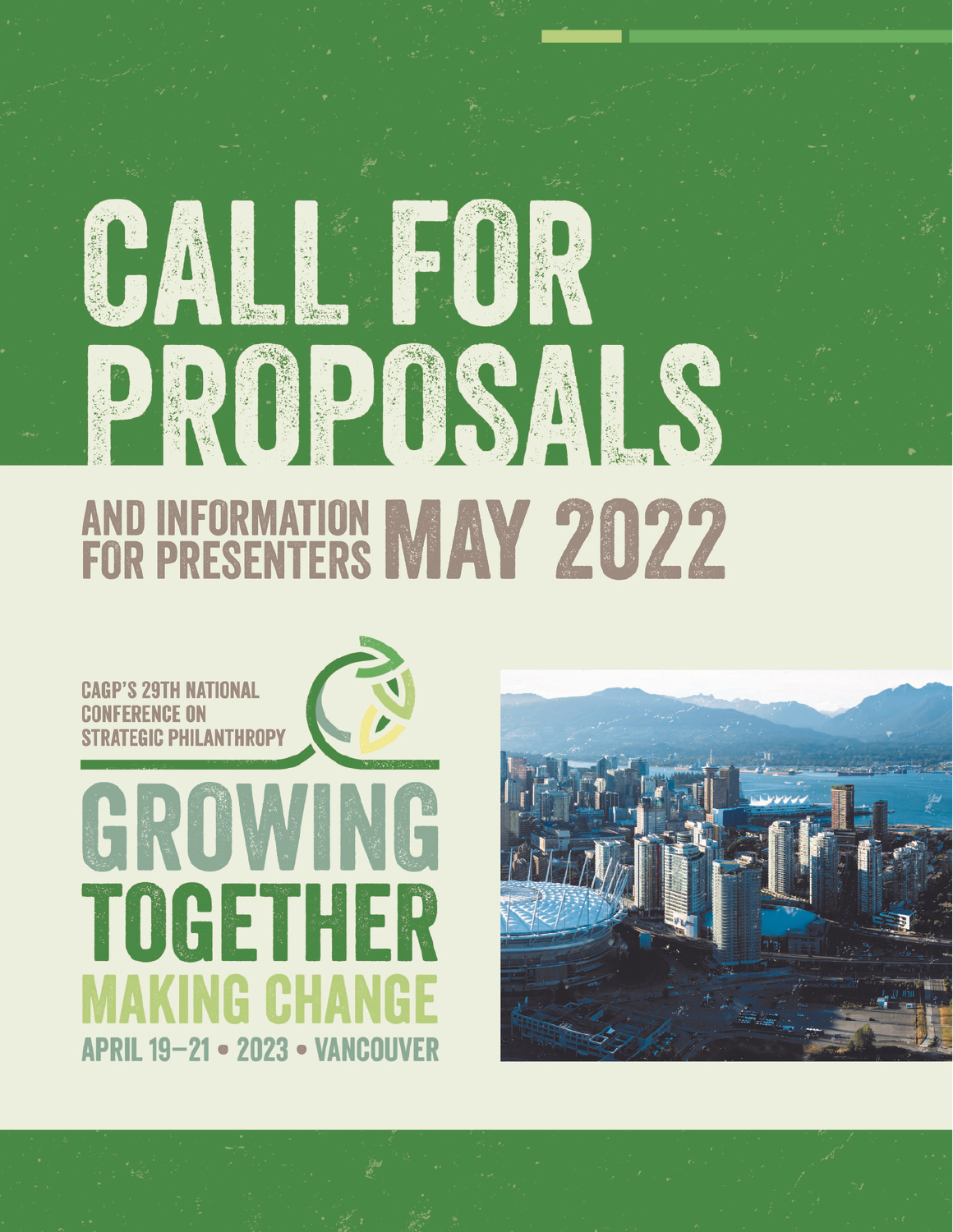

### **Section**

|  | 1. Conference Theme and Objectives  | $\overline{2}$  |
|--|-------------------------------------|-----------------|
|  | 2. Conference Format & Delegates    | $\overline{2}$  |
|  | 3. Call for Proposals               | $\overline{2}$  |
|  | 4. Topic Streams & Session Examples | 3               |
|  | 5. Session Format                   | $\overline{4}$  |
|  | 6. Education Levels                 | 5               |
|  | 7. Expectations of Presenters       | 5               |
|  | 8. Proposal Selection Criteria      | $6\phantom{1}6$ |
|  | 9. Submission Information           | 6               |
|  | 10. For Further Information         | 7               |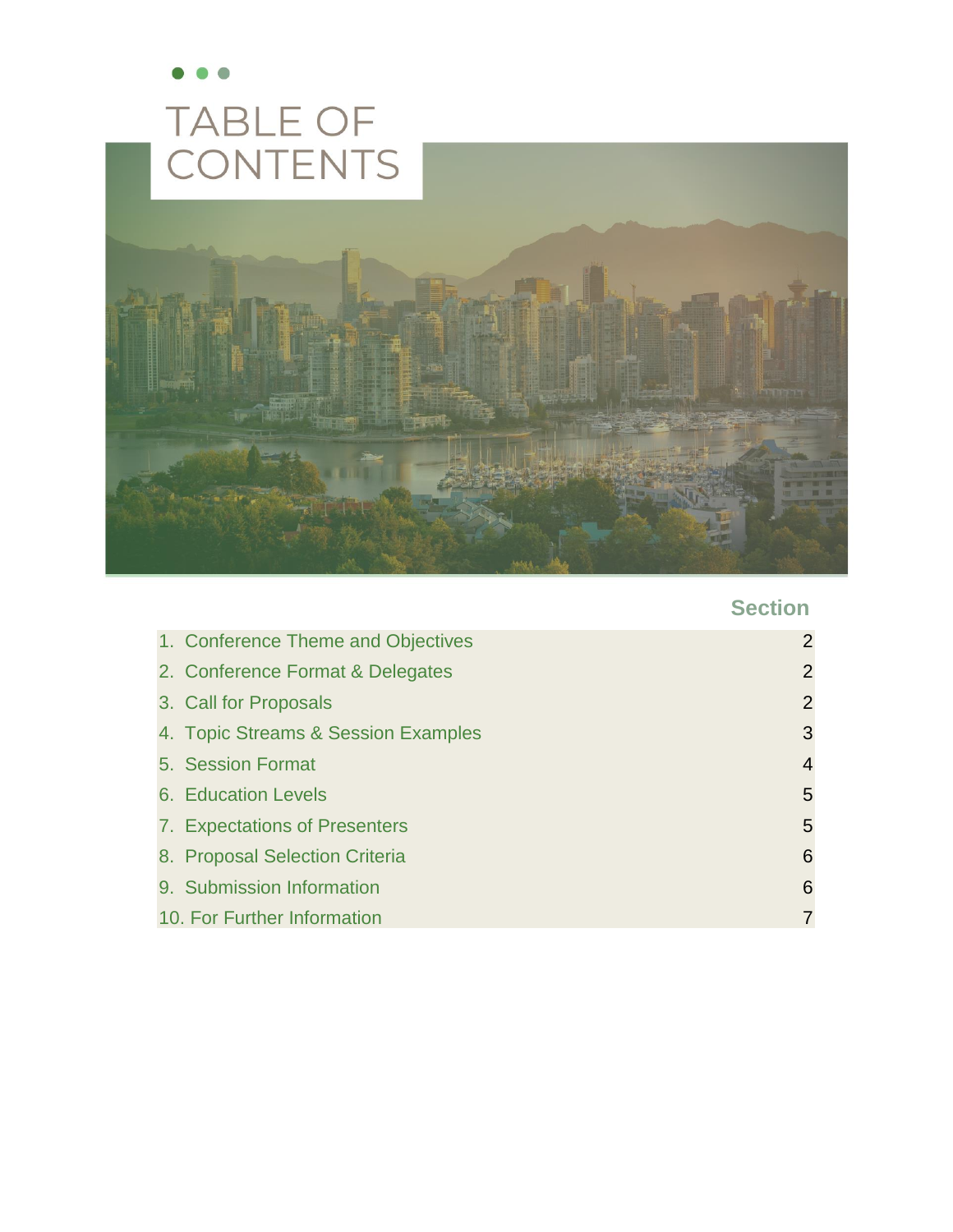The National Program Committee invites you to participate in **CAGP's 29th National Conference on Strategic Philanthropy**.

#### <span id="page-2-0"></span>**1. Conference Theme and Objectives**

The annual conference is a showcase for gift planners, fundraisers and professional advisors, and other senior leaders to exchange information, knowledge and ideas on all aspects of gift planning, from the interpersonal to the highly technical, as well as broader issues and trends pertinent to our delegates.

In our efforts to strengthen diversity, CAGP encourages and is actively seeking speakers from all diverse backgrounds to present at our upcoming conference. Allyship begins with listening, speaking and amplifying, and CAGP would like to play an active role in providing opportunity to share experiences, promote awareness and create a more inclusive sector.

Our theme this year is:

#### *Growing Together. Making Change.*

#### **Conference objectives are:**

- Provide advanced learning and education in the field
- New strategies and trends in charitable giving
- Strengthen gift planning networks, programs and connections

#### <span id="page-2-1"></span>**2. Conference Format & Delegates**

CAGP's 29th Annual National Conference will be **in-person**, on **April 19-21, 2023** in **Vancouver, British Columbia***.* We anticipate engaging 350+ delegates from across the country.

CAGP members are leaders in Canada's charitable community and provide donors/clients with new and innovative ways of achieving their philanthropic dreams and impacting Canada's philanthropic landscape in meaningful ways. Members also include professional advisors – lawyers, insurance brokers, accountants, financial planners etc. who advise clients at all ages and stages on the management and disposition of their wealth. Through a commitment to a stringent Code of Ethics, continual learning and networking and a willingness to share, our members are committed to growth and development as professionals in their respective fields.

#### <span id="page-2-2"></span>**3. Call for Proposals**

The Conference Program Committee is seeking proposals for sessions to contribute to an overall program that will:

- Attract and serve a rich, diverse audience
- Bring the conference theme and objectives to life
- Be relevant and engaging for attendees at all levels of experience and across the professional spectrum of gift planners.
- Address traditional topics of gift planning, as well as the changing face of philanthropy and broader professional issues or trends;
- Clearly demonstrate how an understanding of gift planning wisdom can help organizations, communities and donors achieve their philanthropic dreams
- Engage delegates through creativity and interaction, a variety of approaches, concepts and applications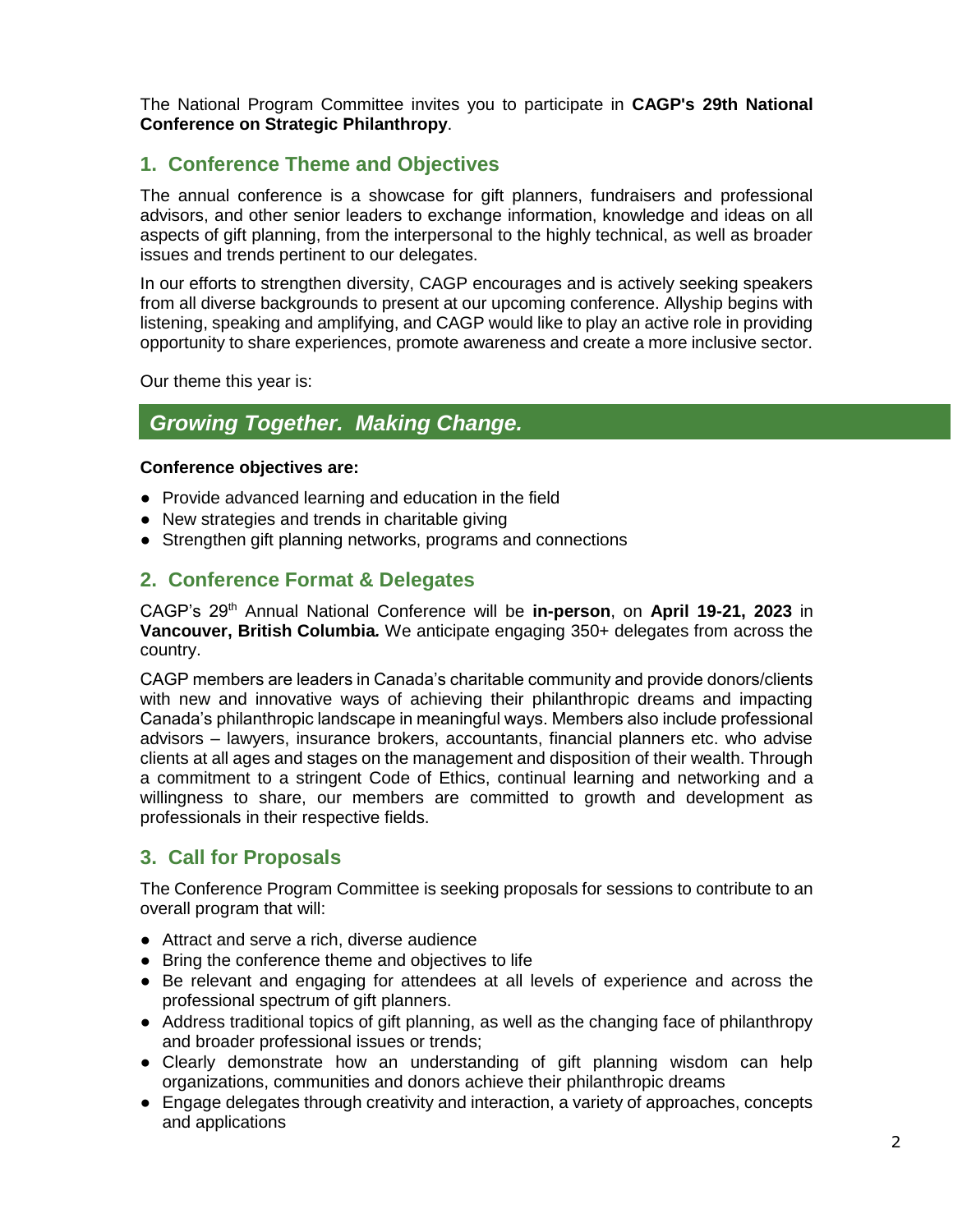#### **The deadline for submissions is Friday, July 15, 2022.**

#### <span id="page-3-0"></span>**4. Topic Streams & Session Examples**

Topic Streams are set to be congruent with [CAGP's Competency Framework.](https://www.cagp-acpdp.org/en/competency-framework-for-charity-based-gift-planners) Speakers are encouraged to consider the following Topic Streams and examples in developing their proposal, as well as submit additional topics of interest/relevance to our delegates.

#### **A. Building Relationships**

Sessions that explore the art of being truly donor/client-centred, as experienced professionals share strategies and tactics for building an authentic rapport with donors and clients that will evolve relationships from the transactional to transformational.

- Working with people who are bereaved or facing mortality
- **Donor visits; Working with donors with dementia; Tough donor conversations**
- **Diversity and inclusion; Building cultural competency**
- Recognition and stewardship practices
- Managing a gift planning portfolio; identifying gift planning prospects; closing a gift
- Working with executors and trust companies
- **E** Building and cultivating relationships with donor's families and professional advisors

#### **B. Gift Planning Vehicles**

Bequests are the cornerstone, but why stop there? These sessions will serve to increase knowledge and understanding of the variety of current and deferred gift vehicles, such as securities, registered funds, insurance, and gifts-in-kind, as well as the opportunities and impact they have for donors.

- Testamentary gifts, insurance, registered funds, blended gifts, and strategies; Problematic or innovative gifts and receipting case studies; Strategic giving case studies
- Advanced gift vehicles, e.g. gifts of options, dividends, flow-through shares, real estate, CRT's
- Donor Advised Funds; Working with high net worth donors

#### **C. Legal Issues & Ethics**

These sessions will help professionals hone their technical knowledge and sharpen their expertise, tackle unique challenges and opportunities of gift planning, and manage gift planning programs with excellence.

- Understanding tax planning and advantages; Common law and Quebec Civil Code issues; legal obligations for charities
- Non-profit accounting, gift processing and receipting
- Legal, regulatory and financial aspects of gift planning; New Trust laws and impact on estate administration
- **•** Transitioning into retirement
- Boundaries in gift planners' relationships with donors;
- Scandals around charity/philanthropy and the impact on citizen trust

#### **D. Know Your Charity**

Philanthropists are becoming increasingly involved and savvy, and estates are becoming more complex, making a sound understanding of governance and financial matters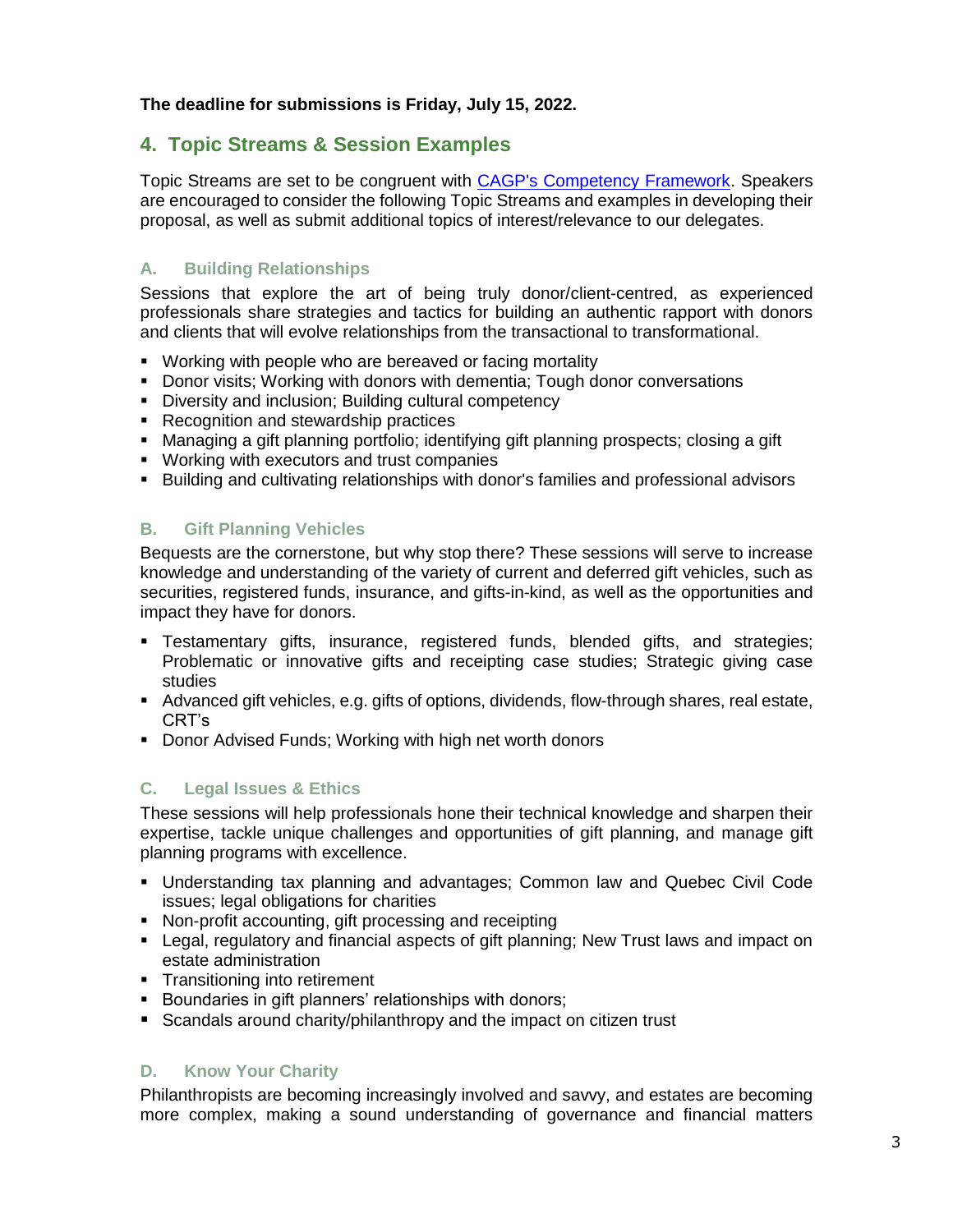integral to success. These sessions reach beyond gift and estate planning to the broader spectrum of charity management and oversight.

- Digital tools for gift planning; Data
- **EXECTE:** Leadership development; Organizational culture
- **EXTENDIMION EXAMOM** Hiranging; Workplace issues, e.g. toxicity, harassment
- Integrated gift planning; Breaking down silos
- Sub-sector issues: education, health, faith-based, community foundations, arts/cultural sectors
- Gift planning in a small shop
- Creating a gift planning case for support for your Board; Goal setting and measurements for senior staff and Board reporting
- Policies & procedures

#### **E. Marketing & Communications**

These sessions introduce delegates to the newest and greatest ideas to develop and distribute targeted gift planning marketing and communications collateral across multimedia platforms.

- Demographics
- Multicultural perspectives on death, dying, estate giving, etc.
- Benchmarks and metrics; research on giving and analytics
- Marketing methods, e.g. advertising, direct marketing, face-to-face, social media, websites, etc.
- **■** Messaging in an age of information; Competing for attention in a multi-fractured information space

#### **F. Not About Gift Planning**

We know there's more to learn and share than the technical stuff, and we love new ideas, so don't let the above limit you. If you have a concept to share, a difficult situation to discuss, a challenge you've learned from, or an inspiring approach to reveal, consider submitting a proposal. Our delegates have also told us they're interested in:

- **EXECTED** EXILE and career development
- **•** Personal growth and wellness
- Curiosity and critical thinking
- The evolving philanthropic landscape
- Social change and cultural challenges

#### <span id="page-4-0"></span>**5. Session Format**

We are seeking proposals for sessions of either 60 or 90 minutes in length, in the following formats:

- **Workshop Presentations**: Workshops should be a combination of presentation and dialogue with participants
- **Panel Discussions**: Panels should reflect diverse views and experiences. A maximum of three panellists is recommended.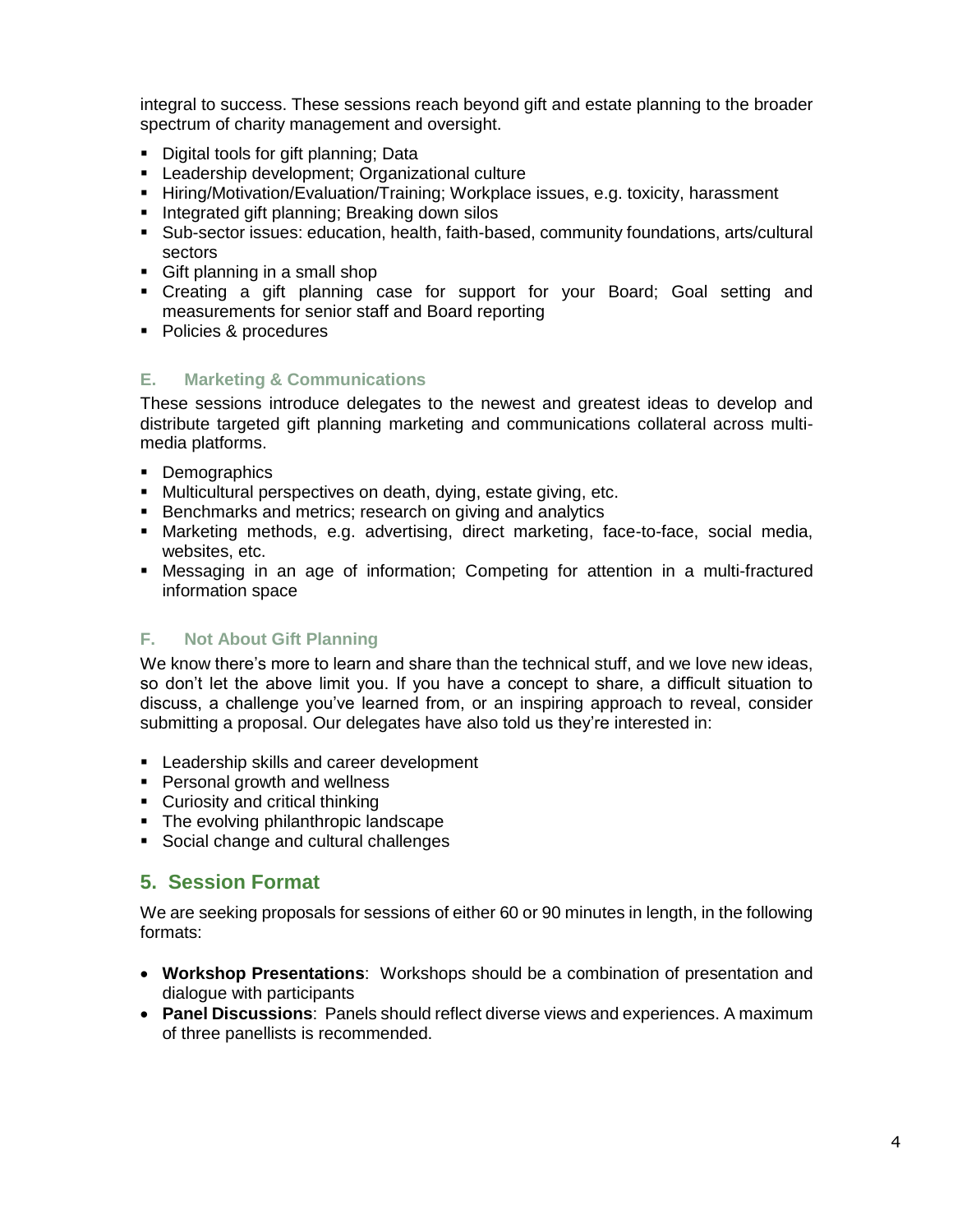#### <span id="page-5-0"></span>**6. Education Levels**

Please tailor your session to address one of the following educational levels:

**INTRODUCTORY:** Teaches basic gift planning skills. Best suited to those with less than 2 years of gift planning experience, those currently working in major, annual or campaign positions who wish to learn more about gift planning, or staff/board members considering establishing a gift planning program at their organization.

**INTERMEDIATE:** Advances or improves an active gift planning program. For audiences with *more than* 2 years of gift planning experience, e.g. gift planning officers, staff/board members who work on major giving, annual campaigns, donor relations, policy, financial transactions and/or administration. Also suitable for professional advisors with an interest in improving their technical knowledge and basic skills in gift planning.

**EXPERIENCED:** Concerned with more detailed technical, regulatory and legal aspects of gift planning and dealing with donors/clients who are looking for expert advice on complex, transformational gifts. Best suited to those with 5 or more years in gift planning and professional advisors who follow a values-based, holistic approach in serving clients, and wish to incorporate charitable giving into their practice.

**GENERAL:** Educational sessions that would be of interest to gift planners, professional advisors or charity staff, volunteers or board members with any level of gift planning experience.

#### <span id="page-5-1"></span>**7. Expectations of Presenters**

Presenters are expected to:

- Be open to discussing changes to the proposed presentation as recommended by the Program Committee.
- Review the attached article on writing conference session descriptions and ensure the session description provides clear learning objectives and accurately describes what the actual presentation will deliver.
- Not deviate from content, process, names or numbers of presenters outlined in the proposal without prior approval of the Program Committee.
- Provide a complete presentation in electronic format **by March 20, 2023**. This is a tentative date and will be confirmed in the new year.
- Conference delegates will be able to access the presentation on the CAGP website. Access will be password protected and available to registered delegates only.
- Agree to have the session audio and video recorded (if appropriate) and the presentation captured electronically for possible broadcast by CAGP following the conference. All presentation content remains the intellectual property of the presenter.
- **Understand that sessions are not to be a marketing opportunity for products or services, and the content should provide learning and actionable ideas for participants.** If you wish a speaking opportunity to market services or products, please speak to CAGP about sponsored-content opportunities.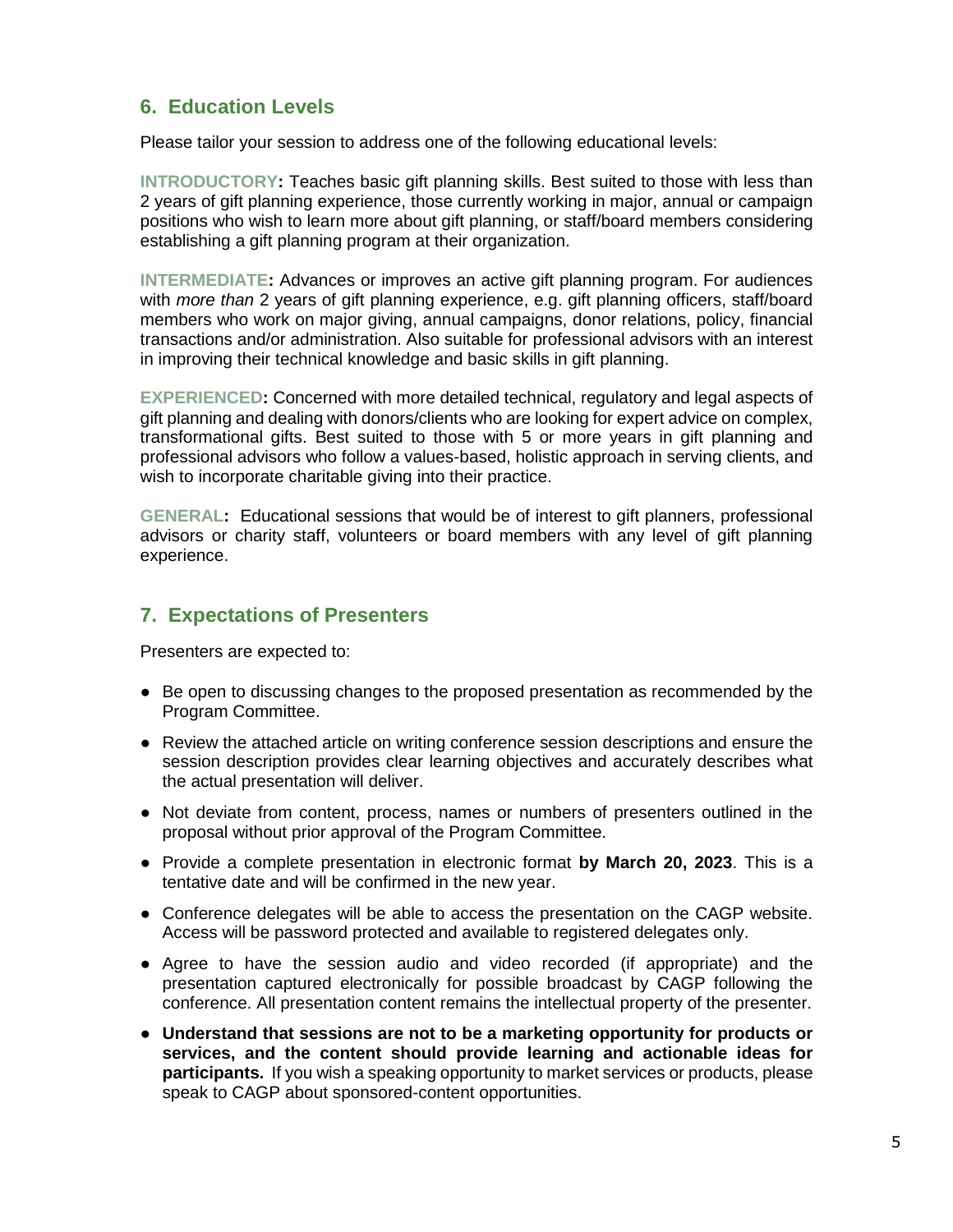● Present without remuneration. While we are enormously appreciative of the contribution of our education presenters, CAGP regrets it is not able to offer a speaker fee or support conference-related expenses, including travel. We do, however, offer speakers a discount on the conference registration fee. Details will be included with the speaker confirmation information.

#### <span id="page-6-0"></span>**8. Proposal Selection Criteria**

We seek diversity in methodology, topics and sector focus, size of shop, experience level and demographics of presenters. We also try to balance regional representation by showcasing the experience and knowledge of presenters in the city where the conference is held.

The Conference Program Committee evaluates all proposals using an established review process based on the following criteria:

- Clear session purpose, description and intended results
- Presentation of ideas, experience and learning that reflects new thinking and/or improves the field of gift planning
- Level of audience engagement
- Draws on documented theory and/or practice
- A clear relationship between the session content and the conference theme and any or all of the conference objectives

An individual may submit more than one proposal. Please note that we seek to have a diversity of topics and speakers and thus prefer not to have speakers present more than one session, or have more than two presenters from any one organization, unless otherwise decided by the Program Committee.

#### <span id="page-6-1"></span>**9. Submission Information**

To submit your proposal, please visit the online submission form here**: [2023 CAGP](https://airtable.com/shrVDPwyaW7tmcRax)  [Conference Proposal Submission Link](https://airtable.com/shrVDPwyaW7tmcRax)**

#### **The deadline for submissions is Friday July 15, 2022.**

The primary presenter on the Session Proposal form will be notified of acceptance in October 2022.

In the online submission form you will be asked to complete these questions to submit a session proposal:

- a) Primary presenter name & contact information
- b) Additional presenters with contact information
- c) Day/time conflicts
- d) Choose the length of your session
- e) Choose the topic stream for your session
- f) What is the education level of your session
- g) Session title
- h) Provide a 100 word abstract of your proposal
- i) Provide a more descriptive abstract of the session (250 words)
- j) Speaker biographies (100 words each)
- k) Speaker photo (jpeg or png, 72-92 dpi, 1000-2000 pixels on the long side)